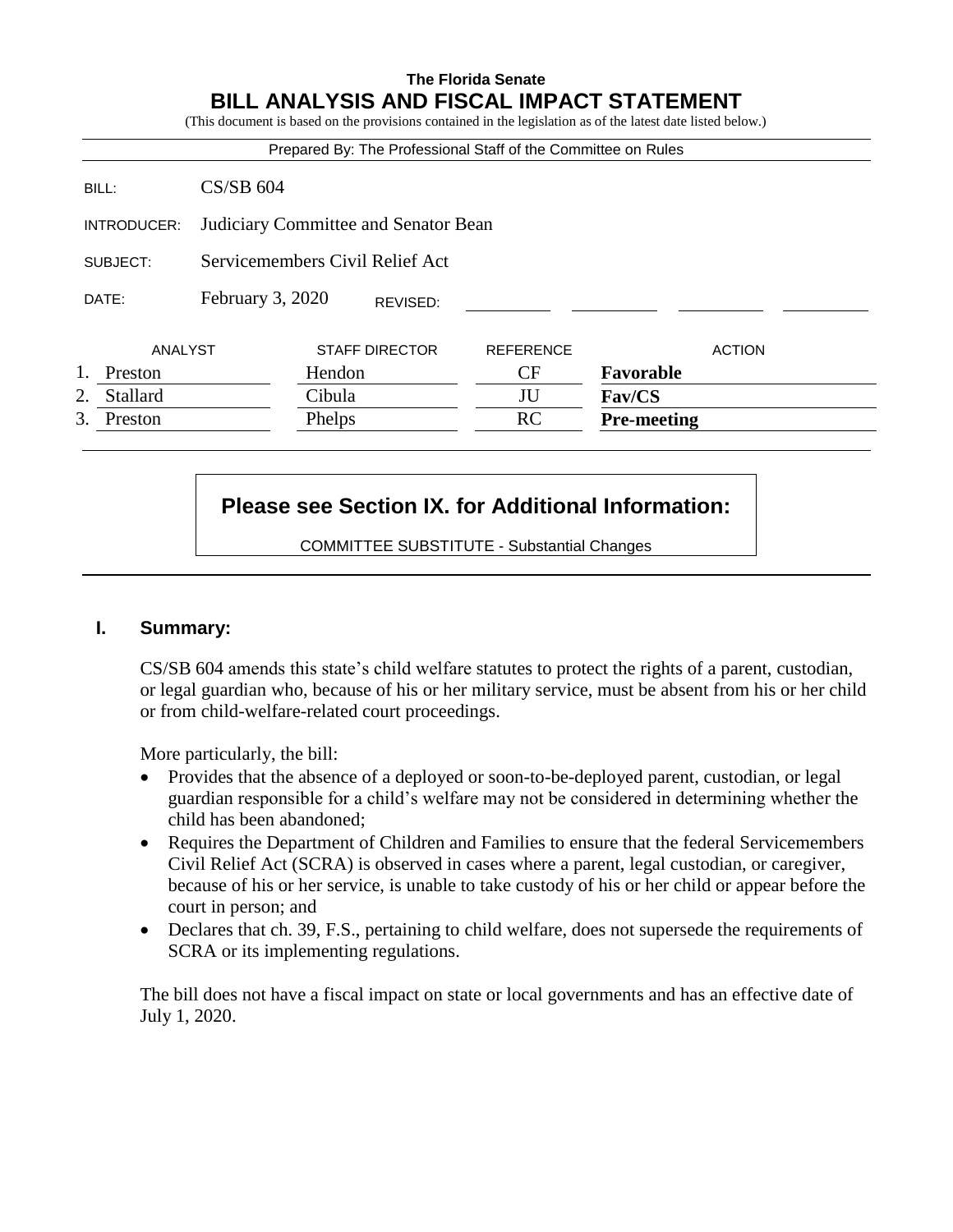### **II. Present Situation:**

### **Abandonment**

A child is considered abandoned if the parent, legal custodian, or caregiver, while being able, has made no significant contribution to the child's care and maintenance or has failed to establish or maintain a substantial and positive relationship with the child.<sup>1</sup> And, under ch. 39, F.S., a child who is found by the court to be abandoned is thus found to be "dependent."<sup>2</sup>

Upon verification that a child has been abandoned, the department may file a dependency petition and require the parents to engage in services to ameliorate the state's concerns and protect the child. During the delivery of services and with the court's supervision, the department may place the child in out-of-home care until reunification with the parent is in the child's best interest. Because a verified finding of abandonment establishes grounds for termination of parental rights, the department has the option to petition the court to terminate parental rights at any time. $3$ 

Florida's statutory definition of "abandonment" does not expressly exclude deployment or anticipated deployment of a parent or caregiver from being considered when determining whether a child has been abandoned. As defined, the term expressly provides that the incarceration, repeated incarceration, or extended incarceration of a parent, legal custodian, or caregiver responsible for a child's welfare may support a finding of abandonment. The definition additionally provides that a surrendered newborn, a "child in need of services," or a "family in need of services" is not considered abandoned/abandonment, and will not meet the statutory definition required for a child protective investigation.<sup>4</sup>

### **Federal Law vs. State Law**

While primary responsibility for child welfare rests with states, a number of federal laws have been enacted that affect how states operate their child welfare systems. Section 39.0137, F.S., specifically provides that ch. 39, F.S., does not supersede the requirements of the Indian Child Welfare Act (ICWA)<sup>5</sup> and the Multi-Ethnic Placement Act (MEPA).<sup>6</sup>

### **Legal Provisions Protecting Servicemembers**

The Servicemembers Civil Relief Act is a federal law that applies to civil proceedings. The act protects servicemembers by allowing for the temporary suspension of judicial and administrative proceedings and transactions that may adversely affect the civil rights of servicemembers during

 $\overline{a}$ 

<sup>&</sup>lt;sup>1</sup> Section 39.01(1), F.S. For the purposes of s. 39.01(1), F.S., "'establish or maintain a substantial positive relationship,' includes, but is not limited to, frequent and regular contact with the child through frequent and regular visitation or frequent and regular communication to or with the child, and the exercise of parental rights and responsibilities. Marginal efforts and incidental or token visits or communications are not sufficient to establish a substantial and positive relationship with the child."

<sup>2</sup> *See* s. 39.01(15)(a), F.S.

<sup>3</sup> Section 39.806(1), F.S.

 $4$  Section 39.01(1), F.S.

<sup>5</sup> 25 U.S.C. ss. 1901, et seq.

<sup>6</sup> Pub. L. No. 103-382.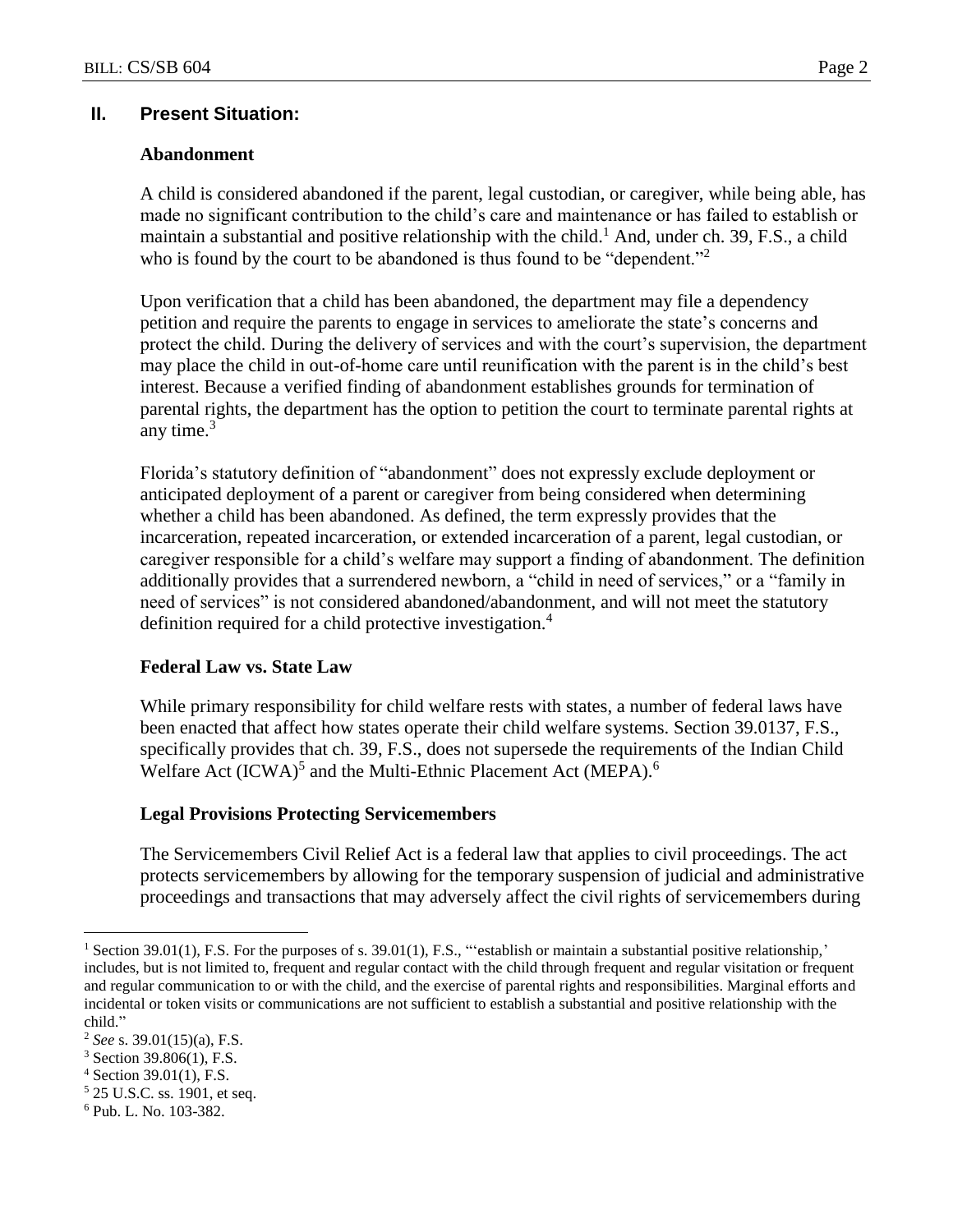their military service.<sup>7</sup> The SCRA allows a servicemember to request a delay in a court or agency proceeding that may adversely affect his or her rights during his or her military service.<sup>8</sup>

While the SCRA applies to all civil proceedings, the SCRA was amended in 2014 and 2016 to provide servicemembers with additional protections in child custody proceedings.<sup>9</sup> Child custody may become an issue in a child welfare proceeding if the court is determining which parent should have custody over the child when the other parent cannot protect the child's safety and well-being. The act protects servicemembers from losing permanent custody of their children due to military deployment, and prohibits state courts from considering current or future deployments as the sole factor in determining the best interest of the child when contemplating a permanent change in child custody.<sup>10</sup>

Servicemembers must also receive notice both annually and prior to deployment of the child custody protections under the SCRA and courts are to construe the SCRA liberally in favor of servicemembers.<sup>11</sup>

States may provide more protections to servicemembers<sup>12</sup> than what is provided under the SCRA, as Florida does. For example, because the SCRA only applies to call-ups by the president, Florida law expands SCRA protections to governor-ordered National Guard call-ups if the service exceeds 17 days.<sup>13</sup> In these situations, the court may stay any civil action or proceeding up to 30 days on its own motion, and must stay the proceeding upon motions of either party, unless it finds the ability to prosecute or defend the action is not materially affected by reason of the active duty status.<sup>14</sup> Florida law also allows active duty servicemembers to terminate real estate contracts if certain requirements are met.<sup>15</sup>

As a federal law, the SCRA preempts conflicting state law even if state law does not expressly say so.<sup>16</sup> Currently, the SCRA is expressly cited in several Florida statutes that provide:

- If one of the parties to a divorce has performed at least 10 years of credible service in the military and the division of marital property includes division of military retirement benefits, then the final judgement must include certification that the SCRA was observed if the decree was issued while the member was on active duty and was not represented in court.<sup>17</sup>
- Unless prohibited by the SCRA, the court may issue a temporary order granting custodial responsibility after a deploying parent receives notice of deployment; however, the temporary custody may only last until the deployment terminates.<sup>18</sup>

<sup>10</sup> Servicemembers Civil Relief Act, 50 U.S.C. s. 3938.

 $\overline{a}$ <sup>7</sup> Servicemembers Civil Relief Act, 50 U.S.C. s. 3902.

<sup>8</sup> *Id*.

<sup>9</sup> Jennifer K. Elsea, *The Servicemember Civil Relief Act (SCRA): Section-by-Section Summary*, (Updated March 25, 2019) [https://fas.org/sgp/crs/natsec/R45283.pdf.](https://fas.org/sgp/crs/natsec/R45283.pdf)

<sup>11</sup> 50 U.S.C. s. 3938a.

<sup>&</sup>lt;sup>12</sup> Florida statutes define "servicemember" as any person serving as a member of the United States Armed Forces on active duty or state active duty and all members of the Florida National Guard and United States Reserve Forces.

<sup>&</sup>lt;sup>13</sup> Section 250.5201, F.S.

<sup>14</sup> *Id*.

<sup>15</sup> *Id*.

<sup>16</sup> *See* U.S. CONST. art VI, cl. 2.

 $17$  Section 61.076(2), F.S.

<sup>18</sup> Section 61.733(1), F.S.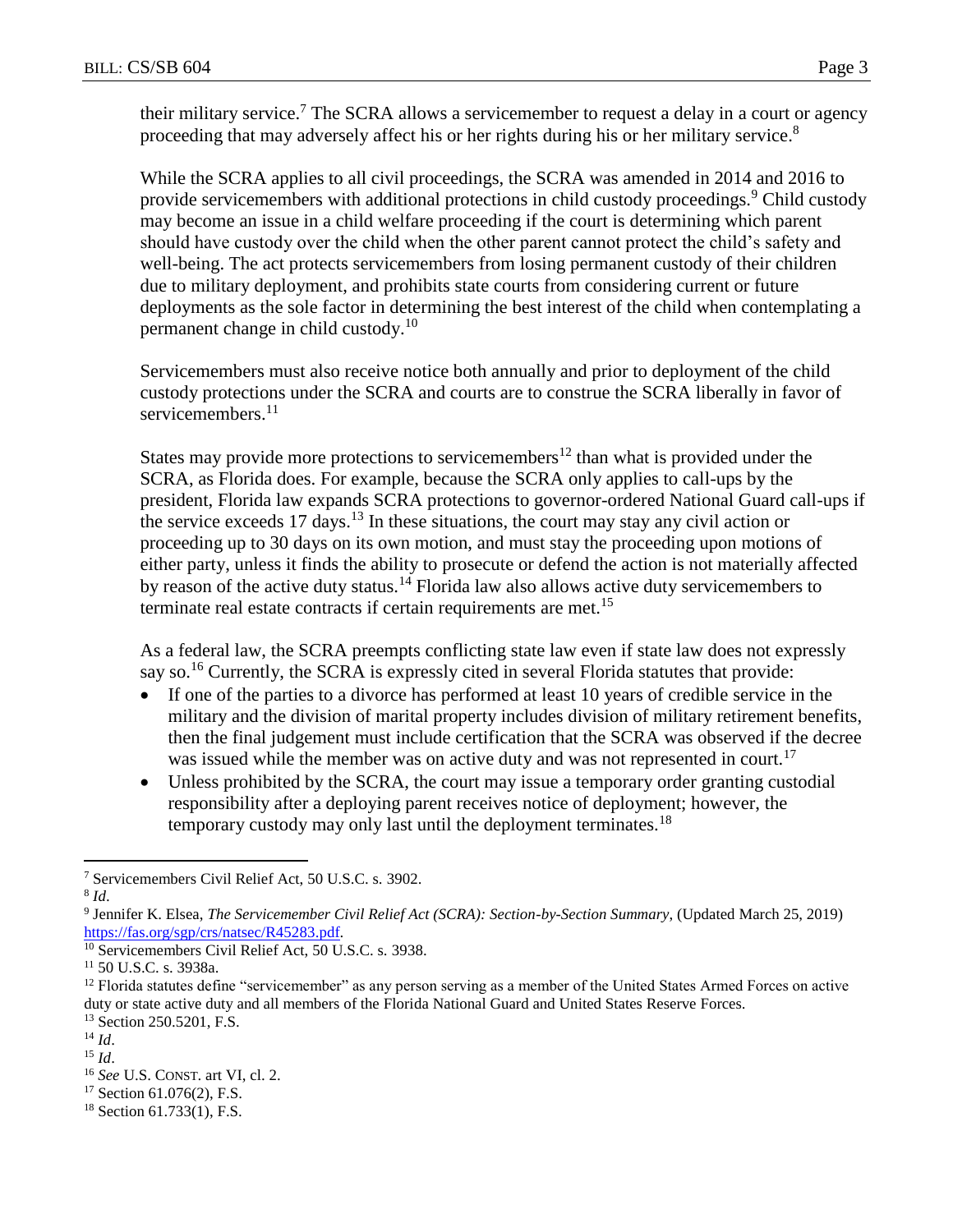- A court may modify or terminate a temporary grant of custodial responsibility on motion of a deploying parent if modification or termination is consistent with the SCRA and is in child's best interest.<sup>19</sup>
- If any other provision of law conflicts with the SCRA or the provisions of Florida law related to military affairs, the SCRA or the provisions of Florida law related to military affairs, whichever is applicable, shall control.<sup>20</sup>

Currently, Florida's child welfare statutes do not specifically state that the SCRA preempts state law. However, because the SCRA is a federal law, it will preempt state law even if it is not explicitly stated in Florida's child welfare law.

# **III. Effect of Proposed Changes:**

SB 604 amends this state's child-welfare statutes to protect the rights of a parent, custodian, or legal guardian who, because of his or her military service, must be absent from his or her child or from child-welfare-related court proceedings.

More particularly, the bill:

- Provides that the absence of a deployed or soon-to-be-deployed parent, custodian, or legal guardian responsible for a child's welfare may not be considered in determining whether the child has been abandoned;
- Requires the Department of Children and Families to ensure that the federal Servicemembers Civil Relief Act (SCRA) is observed in cases where a parent, legal custodian, or caregiver, because of his or her service, is unable to take custody of his or her child or appear before the court in person; and
- Declares that ch. 39, F.S., which pertains to child welfare, does not supersede the requirements of SCRA or its implementing regulations.

The bill does not have a fiscal impact on state or local governments and has an effective date of July 1, 2020.

# **IV. Constitutional Issues:**

A. Municipality/County Mandates Restrictions:

None.

B. Public Records/Open Meetings Issues:

None.

C. Trust Funds Restrictions:

None.

 $\overline{a}$ 

<sup>19</sup> Section 61.749(1), F.S.

<sup>&</sup>lt;sup>20</sup> Section 250.83, F.S.